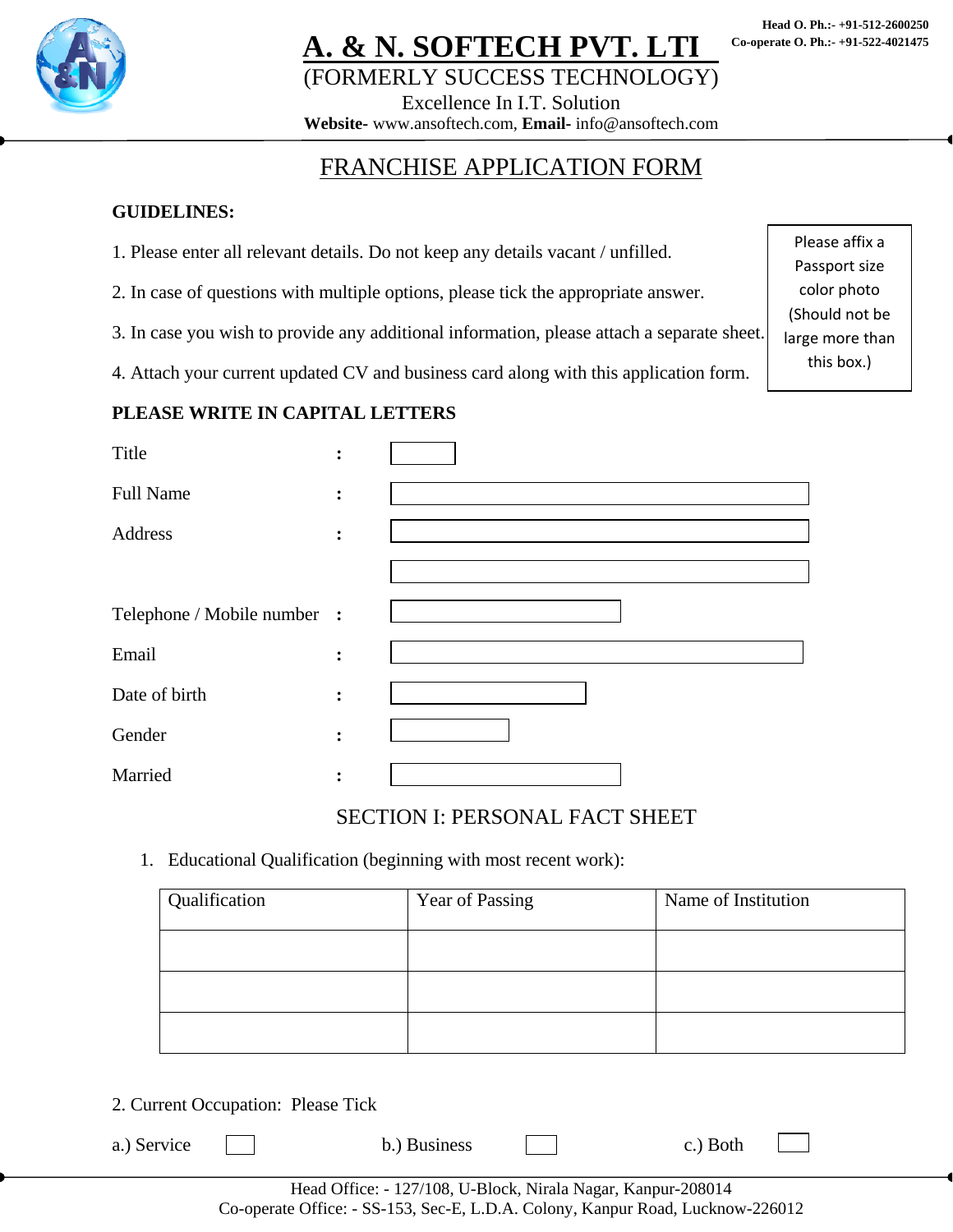

## **A. & N. SOFTECH PVT. LTD.**  (FORMERLY SUCCESS TECHNOLOGY)

Excellence In I.T. Solution

**Website-** www.ansoftech.com, **Email-** info@ansoftech.com

| To be filled in by those in service |  |
|-------------------------------------|--|
| Name of current employer            |  |
| Designation                         |  |
| Previous Work Experience            |  |

| Period | Organization name | <b>Designation Name</b> | Responsibilities |  |
|--------|-------------------|-------------------------|------------------|--|
|        |                   |                         |                  |  |
|        |                   |                         |                  |  |
|        |                   |                         |                  |  |

To be filled in by those in business **:** 

| Company    | Proprietary / | Nature Of       | Products / | Years in        | Number of |              | Turnover (Rs.) |  |
|------------|---------------|-----------------|------------|-----------------|-----------|--------------|----------------|--|
| Name $(S)$ | Partnership / | <b>Business</b> | Services   | <b>Business</b> | People    |              |                |  |
|            | Private Ltd.  |                 | Offered    |                 | Employed  |              |                |  |
|            | Public Ltd.   |                 |            |                 |           | Last 3 years |                |  |
|            |               |                 |            |                 |           |              |                |  |
|            |               |                 |            |                 |           |              |                |  |
|            |               |                 |            |                 |           |              |                |  |
|            |               |                 |            |                 |           |              |                |  |
|            |               |                 |            |                 |           |              |                |  |

3. Does your professional background involve any of the following? (Please tick the appropriate box)

| 1. Marketing/Sales      | 2. Software/ Hardware/ IT                                                    |    |  |
|-------------------------|------------------------------------------------------------------------------|----|--|
| 3. Education/Training   | 4. Profit Center Management                                                  |    |  |
| 5. Small Business Mgmt. |                                                                              |    |  |
|                         | 4. Are you currently associated with any professional group/association? Yes | No |  |
| If yes, give details:   |                                                                              |    |  |

\_\_\_\_\_\_\_\_\_\_\_\_\_\_\_\_\_\_\_\_\_\_\_\_\_\_\_\_\_\_\_\_\_\_\_\_\_\_\_\_\_\_\_\_\_\_\_\_\_\_\_\_\_\_\_\_\_\_\_\_\_\_\_\_\_\_\_\_\_\_\_\_\_\_\_\_\_\_\_\_\_\_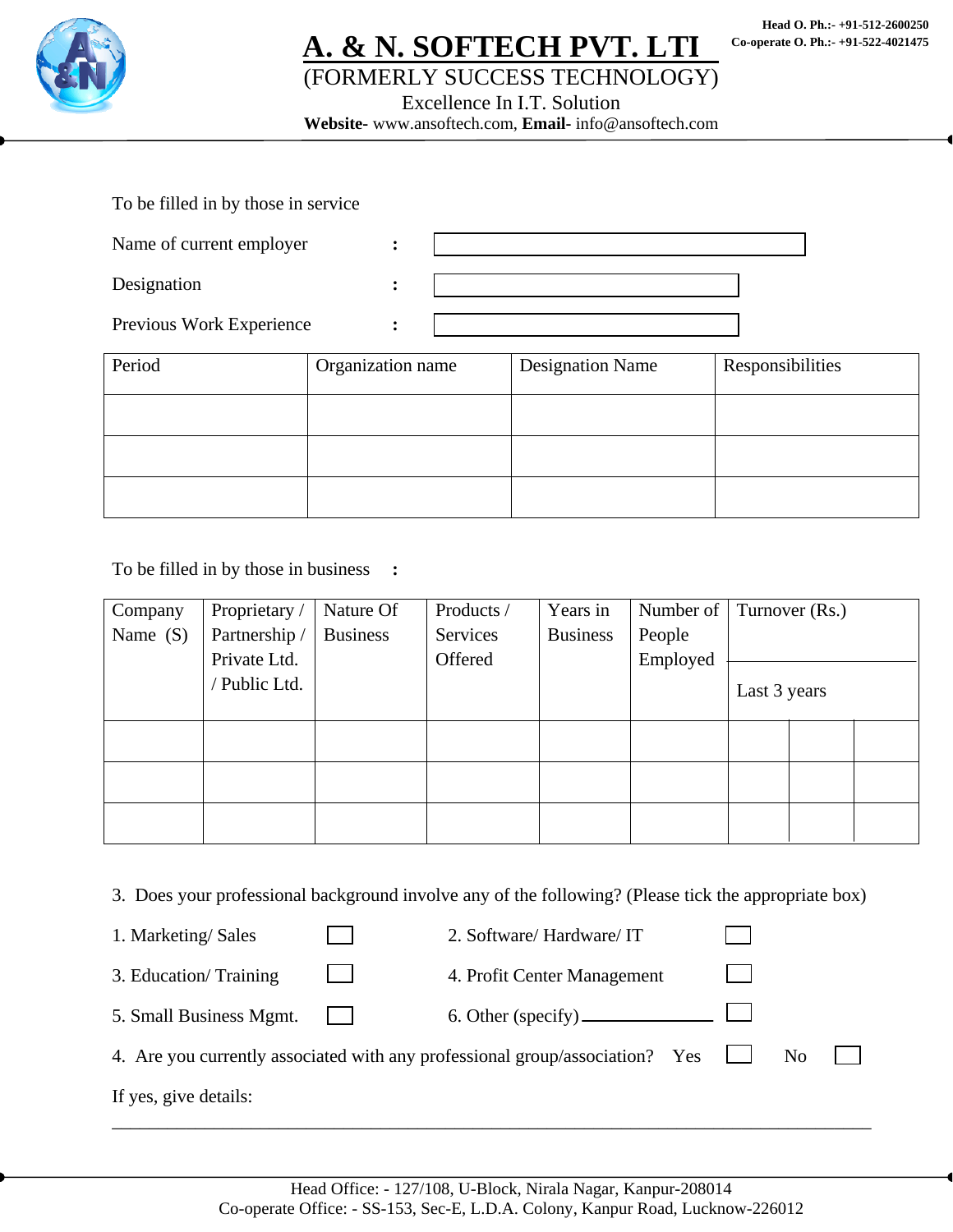|--|

## **A. & N. SOFTECH PVT. LTI** (FORMERLY SUCCESS TECHNOLOGY)

**Head O. Ph.:- +91-512-2600250 Co-operate O. Ph.:- +91-522-4021475** 

Excellence In I.T. Solution

**Website-** www.ansoftech.com, **Email-** info@ansoftech.com

| 5. Your social status                                                                               |                    |  |  |  |  |  |  |
|-----------------------------------------------------------------------------------------------------|--------------------|--|--|--|--|--|--|
| a) Any past criminal record?<br>Yes<br>No                                                           |                    |  |  |  |  |  |  |
| b) Are any criminal proceedings pending against you in any courts in India?                         | Yes<br>No          |  |  |  |  |  |  |
| c) Have you ever been charged for any unlawful acts?                                                | No<br>Yes          |  |  |  |  |  |  |
| If you have ticked 'Yes' for any of the above options, please state details of the same here below: |                    |  |  |  |  |  |  |
|                                                                                                     |                    |  |  |  |  |  |  |
|                                                                                                     |                    |  |  |  |  |  |  |
|                                                                                                     |                    |  |  |  |  |  |  |
|                                                                                                     |                    |  |  |  |  |  |  |
| <b>SECTION II: THE PROPOSED CENTRE</b>                                                              |                    |  |  |  |  |  |  |
| 1. How do you propose to set up the centre?                                                         |                    |  |  |  |  |  |  |
| Proprietorship<br>Partnership<br>Private Ltd.                                                       |                    |  |  |  |  |  |  |
| Public Ltd.<br>Society<br>Trust                                                                     |                    |  |  |  |  |  |  |
| Is the Proprietorship/ Partnership/ Company/ Already in existence?                                  |                    |  |  |  |  |  |  |
| $b$ .) No<br>a.) Yes                                                                                |                    |  |  |  |  |  |  |
| If yes, what is the name of the Business/Firm/Company __________________________                    |                    |  |  |  |  |  |  |
| 2. City / Town where you propose to setup the new venture ______________________                    |                    |  |  |  |  |  |  |
| located in the state of                                                                             |                    |  |  |  |  |  |  |
| 3. When do you propose to setup the new venture?                                                    |                    |  |  |  |  |  |  |
| Within next 3 months<br>Immediately                                                                 | Next 3 to 6 months |  |  |  |  |  |  |
| 4. Do you already possess a site?<br>Yes                                                            | No                 |  |  |  |  |  |  |
| 5. If no, do you have a site in mind?<br>No<br>Yes                                                  |                    |  |  |  |  |  |  |

6. Please give details of the site: